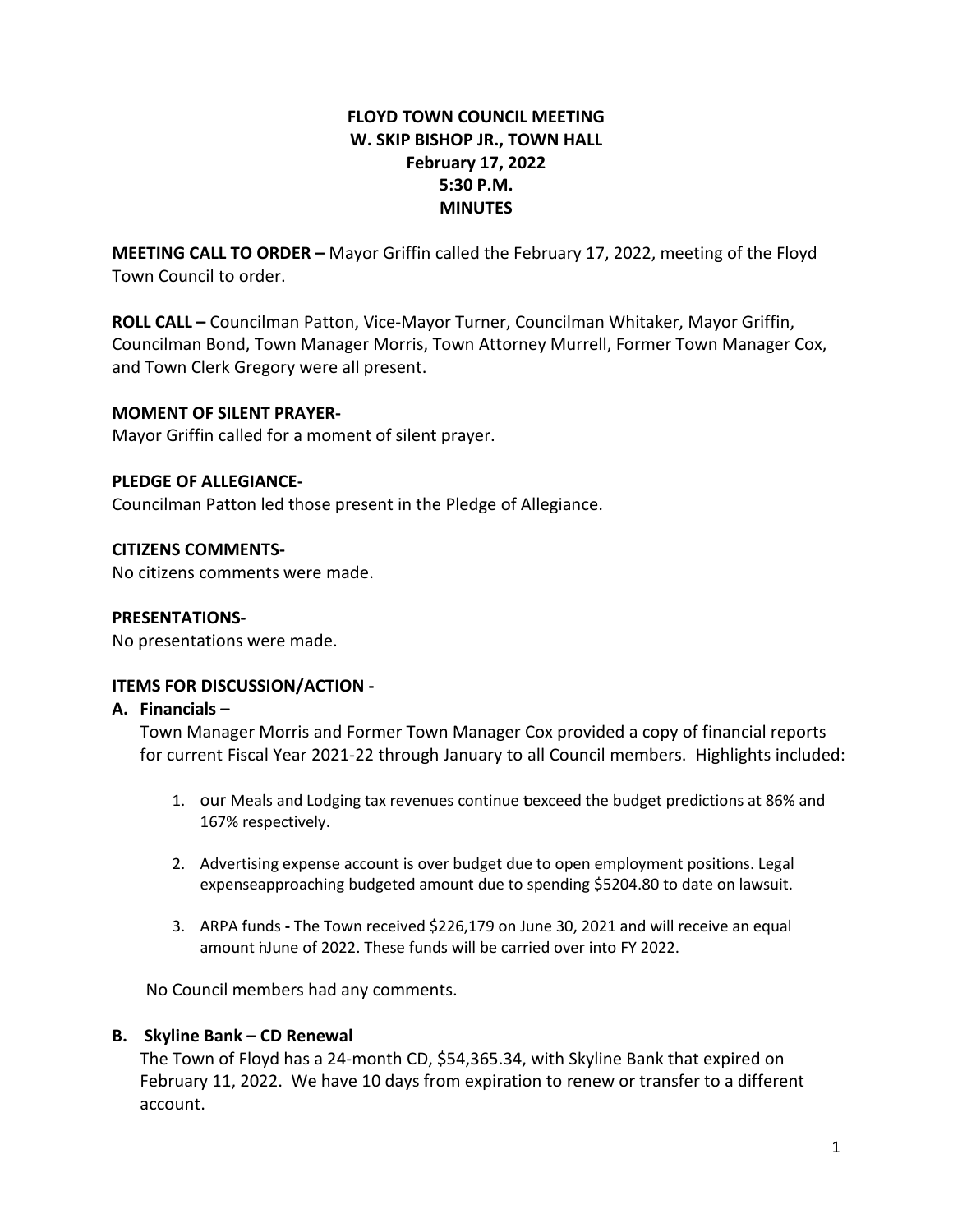Former Town Manager Cox responded to Councilman Patton regarding the length of expired CD was a 2-year. Councilman Patton asked if renewing was the recommendation and Town Manager Morris responded that with the provided current CD rates vs. the .20% money market rate, we may want to put into money market and revisit CD options once rates improve. Councilman Bond, Councilman Patton, Vice-Mayor Turner, and Former Town Manager Cox discussed the reports that interest rates will increase in near future and the feasibility of putting into Town of Floyd's money market account.

Councilman Bond motioned and Councilman Patton seconded the motion to move the expired CD into Money Market Account with Town Manager Morris monitoring interest rates every few months for any changes to recommendations.

> Vice-Mayor Turner-aye Councilman Patton-aye Councilman Whitaker-aye Councilman Bond-aye Mayor Griffin-aye

### **C. Warren G. Lineberry Park- Floyd Americana Music & Arts Festival**

Agenda packet included application submitted by Mr. Graf for Floyd Americana Music and Arts Festival on Sunday September 18, 2022. Councilman Patton indicated he would like to hear more about the vendors attending the American Festival but otherwise he thinks the application Mr. Graf submitted be approved.

Councilman Patton made a motion, seconded by Vice-Mayor Turner to approve the Floyd Americana Music and Arts Festival Use Permit set for Sunday September 18, 2022.

> Councilman Patton--aye Vice-Mayor Turner—aye Councilman Whitaker—aye Councilman Bond—aye Mayor Griffin—aye

## **D. Loan Pool Advisory Board Recommendation**

Mayor Griffin asked for background on Loan Pool recommendation. Former Town Manager Cox indicated that the Loan Pool Advisory Board met on previous Thursday, February 10, 2022. They received a \$50,000 request from a lady who wants to start a food truck business. The lady has not yet established residency in Floyd and would like the loan to purchase the food truck.

The Loan Pool Advisory Board members consider the loan too risky and does not recommend approval. The reasons for their concern were the type of business – food truck, applicant isn't currently established in Floyd, and there is no commitment that the food truck will be located within the Town of Floyd 100% or at least for most of the time. They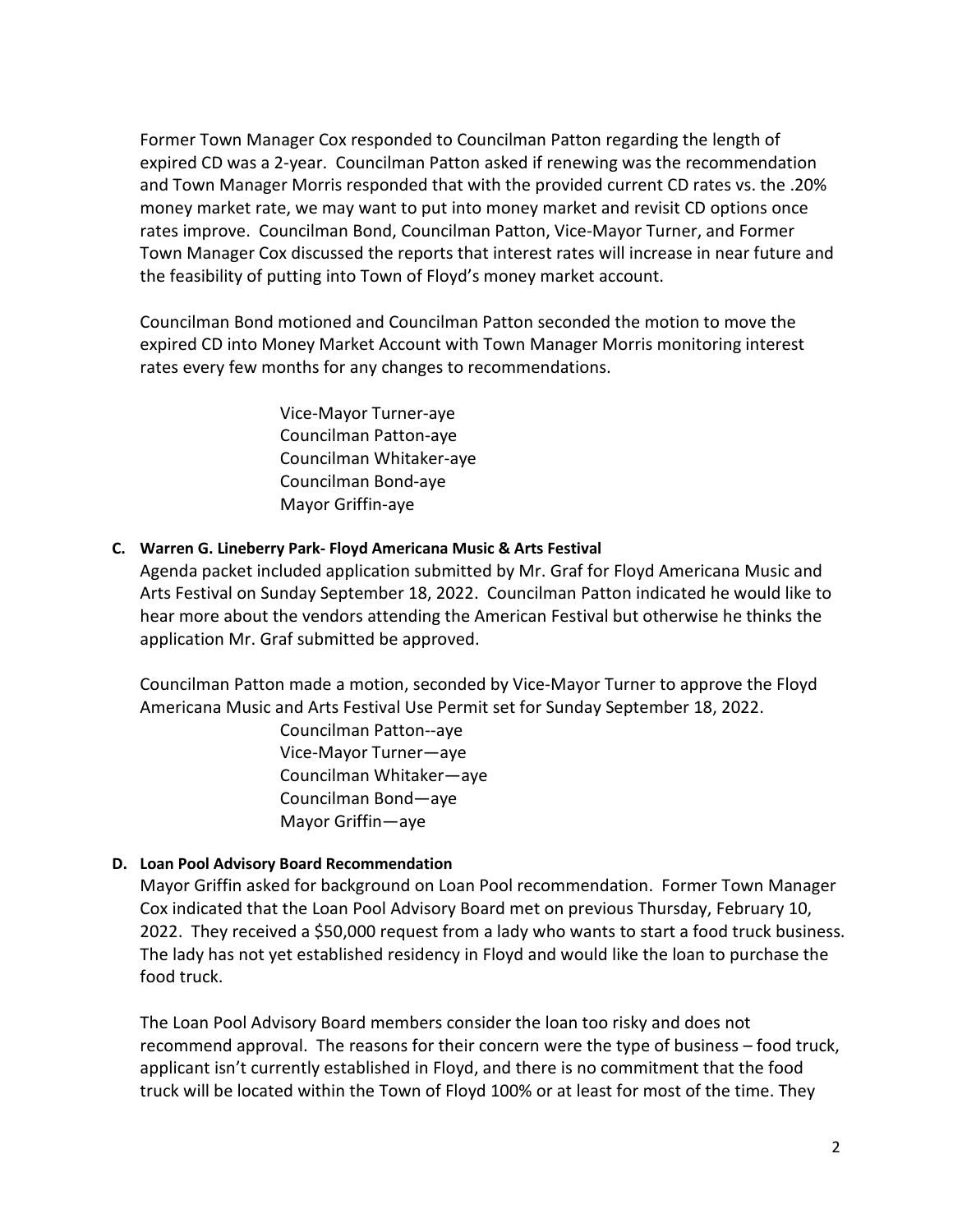would encourage her, owner of Meta Meals, LLC, to apply again once she's been established for a little while in Town of Floyd.

Councilman Patton made a motion, seconded by Councilman Whitaker, to follow the recommendation set by the Loan Pool Advisory Board members and not approve the loan application for \$50,000 by Meta Meals, LLC.

> Vice-Mayor Turner—aye Councilman Patton--aye Councilman Whitaker—aye Councilman Bond—aye Mayor Griffin—aye

## **TOWN MANAGER'S REPORT-**

Town Manager Morris updated the Council Members of items covered in previous meetings. He said he and the Town Clerk have received their business cards and he has worked with the Tourism Director to include all Town Councilmen on the Floyd Tourism newsletter email. He brought Bank Authorization cards which require signatures granting signature authorization to Mayor Griffin, Vice-Mayor Turner, Councilman Patton, and Town Manager Morris plus removing Former Town Manager Cox.

Town Manager Morris said he and Mike Maslaney are going to meet with Barry Collier of Thompson & Litton to discuss new bid and feasibility of building new facility on town-owned property near Warren G. Lineberry Park.

Town Manager Morris said he met with the Floyd Flower Power group to learn about their plans for beautifying Floyd. In response to Councilman Patton's question, Town Manager Morris did confirm that the beautification plans include the Floyd Community, not just the Town. Former Town Manager Cox provided background, including chairperson for the Floyd Flower Power group is Ms. Jean Wood. She said the Floyd Flower Power group has met with several businesses and community groups such as Citizens Telephone, Floyd Church of Christ, and Wall Residences on projects. Ms. Cox said that Flower Power member and co-owner of Wood Thrush Nursery, Ian Caton, held a class and demonstration recently at the library on growing plants native to Floyd County. She said the group would like to help with the Town of Floyd in planting native plants that require less maintenance and stay beautiful much longer. She said we have 8 planters around town and Mayor Griffin indicated maintenance to keep flowers looking nice has been an issue. Vice-Mayor Turner said it sounds nice and that he likes the idea of more plants. Turner mentioned that he's seen other localities with hanging baskets on light poles that look nice and had thought it would be a nice addition to Floyd. Council members said they are interested in learning more and like the idea of low maintenance plants around Town.

Town Manager Morris said he spoke with Cody Davis at Blue Ridge Wildlife & Pest Management, LLC regarding the skunk situation in the Town of Floyd. To setup traps at 2-3 businesses within Town of Floyd limits, the fee is \$319.00. The fee to remove trapped skunks is \$99 per skunk. Town employees will need to check traps each workday